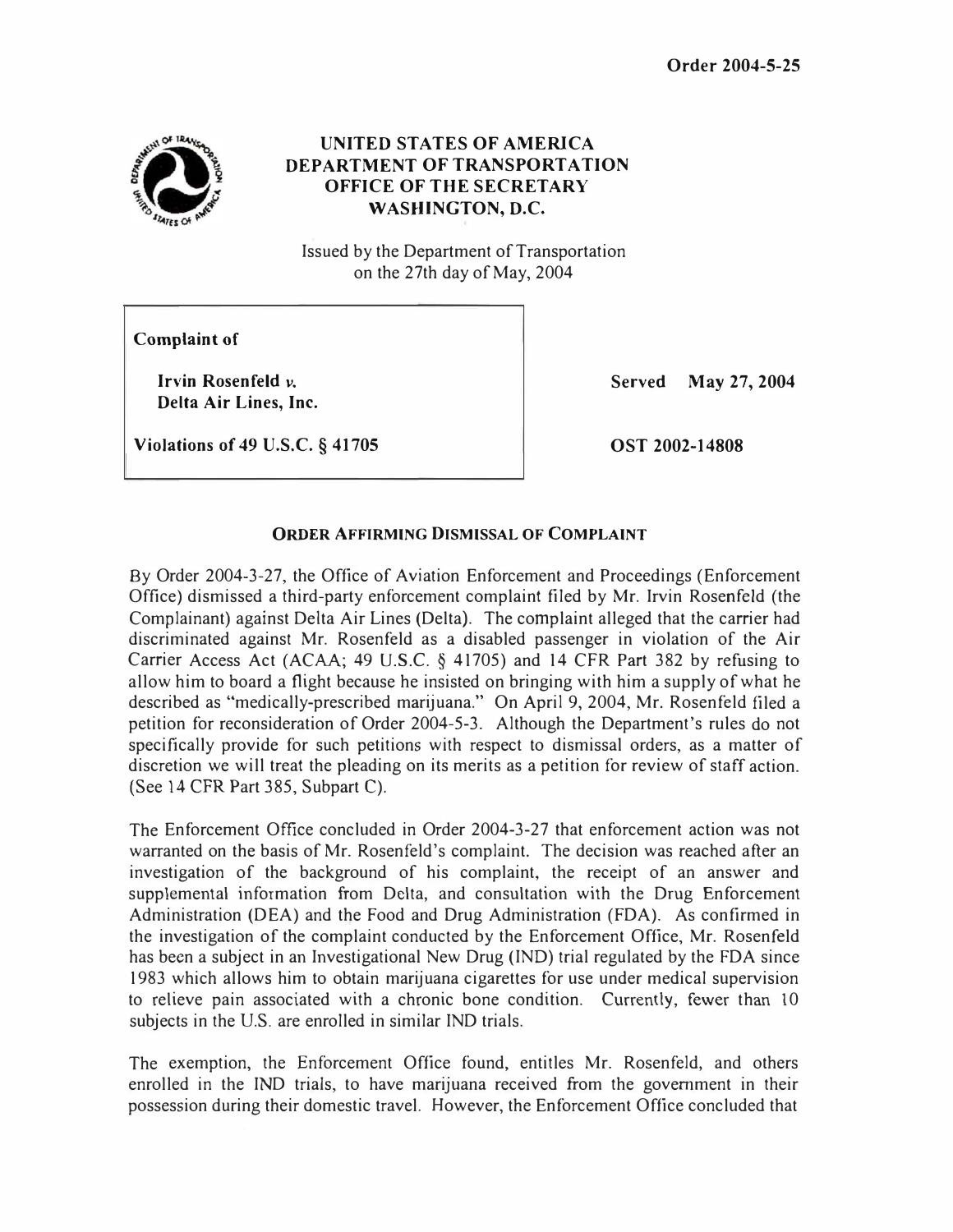the documentation tendered by Mr. Rosenfeld to Delta agents to corroborate his exemption was not definitive enough under the circumstances and could reasonably have given rise to doubts among Delta's employees as to the veracity of his claims at the time of the incident. In view of these facts, the Enforcement Office did not believe a violation of the applicable statute or regulations occurred and found that it was not in the public interest to pursue his complaint through formal enforcement action.

Mr. Rosenfeld cites a number of reasons for review of the dismissal order. First, he claims that the findings in Order 2004-3-27 imply a lesser standard of enforcement of the ACAA and Part 382 when the disability involved is rare or infrequently encountered. Second, Mr. Rosenfeld asserts that the documentation he presented to Delta ticket agents amply demonstrated that he was in fact subject to a federal exemption that allowed him to use and carry marijuana. The same documentation, according to Mr. Rosenfeld, had not been questioned on previous flights, and the Enforcement Office was mistaken in concluding that his right to carry marijuana was "ambiguous." Finally, with respect to the relationship between state law requirements and the FDA IND trials, Mr. Rosenfeld argues that the implication in the order that his carrying marijuana would be legal only if there were no applicable state laws that prohibited such possession is not proper.<sup>1</sup>

Delta, in its answer of April 22, supported the Enforcement Office's decision in Order 2004-3-27. Denying that the order created a "less favored class of disabled persons," as alleged by the Complainant, the carrier points out that the order explicitly held that those participating in the FDA IND trials may travel with marijuana provided they have available for inspection by airline employees pertinent documentation confirming their participation in the program.

We have decided to affirm the dismissal of Mr. Rosenfeld's complaint. Contrary to Mr. Rosenfeld's claim, the Enforcement Office's decision in Order 2004-3-27 does not establish implicitly a lower standard of enforcement of the mandates of the ACAA and

Mr. Rosenfeld also raises two other points in his petition. Alluding to Delta's failure to reimburse Mr. Rosenfeld for certain expenses incurred allegedly as a result of the disruption of his travel plans, Mr. Rosenfeld states that Delta has "never represented to Mr. Rosenfeld that it was willing to reimburse him for these out of pocket costs." The Complainant also alleges for the first time in his petition that "Mr. Rosenfeld 's physical condition deteriorated because of Delta's actions," and describes significant physical inconvenience and pain resulting from his altered travel plans. In his original complaint, Mr. Rosenfeld made no specific allegations of deterioration in his physical condition as a result of the alleged disruption in his travel.

With respect to Mr. Rosenfeld's objections regarding reimbursement for his additional costs, we note that as part of the Enforcement Office's efforts to resolve this case, it contacted Delta which indicated that it is at this point willing to reimburse the Complainant for these costs once it receives suitable corroborating documentation. Delta has recently confinned its willingness to provide reimbursement under those circumstances. With respect to Mr. Rosenfeld's new allegations that he suffered significant physical pain and suffering as a result of Delta's action, Mr. Rosenfeld may wish to seek redress for those claims in a state court tort or contract action, as we have no authority to adjudicate such claims or to make monetary awards for the injury he alleges.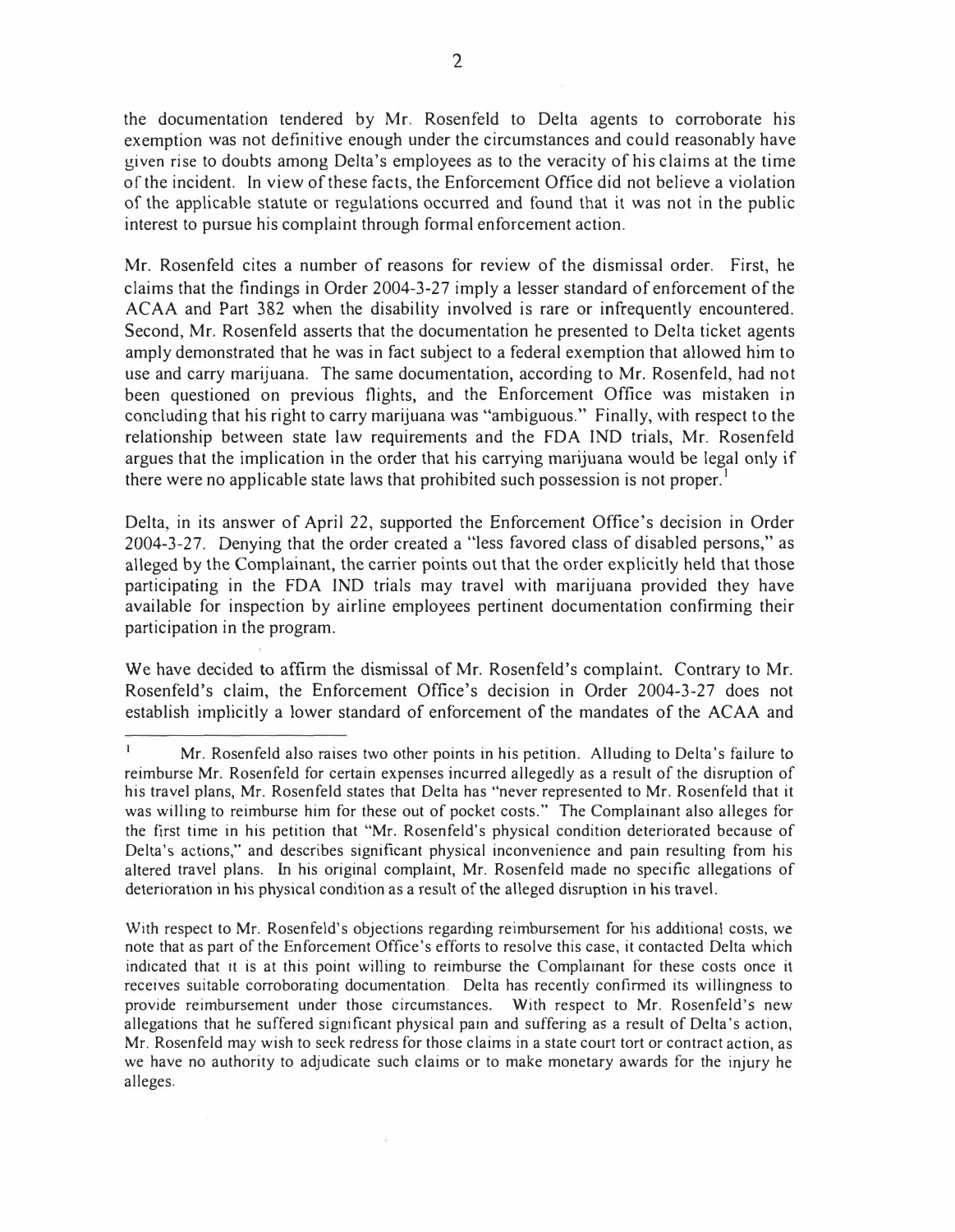Part 382 with regard to rare disabilities. The order endorsed the right of the Complainant and others enrolled in these FDA IND trials to travel with marijuana, provided they have adequate documentation in their possession confirming their enrollment in the program. As a matter of ACAA compliance policy, the rarity of a disability or the highly unusual nature of the accommodation sought by a disabled traveler<sup>2</sup> are properly taken into account, along with other factors, in determining whether pursuit of enforcement action is in the public interest and the nature of any enforcement action that may be pursued.

Mr. Rosenfeld also argues that the Enforcement Office misconstrued or failed properly to assess the documentation that he made available to Delta's agents at the time of the incident. We affirm the Enforcement Office's factual conclusion that Mr. Rosenfeld's documentation was "incomplete and ambiguous," as stated in Order 2004-3-27. The principal documentation provided by Mr. Rosenfeld to Delta agents and to the Enforcement Office in this proceeding confirming his participation in this FDA IND trial was a blurred, heavily creased copy of a letter dated March 1983, portions of which were nearly illegible. The letter offers the assurance that, "Mr. Rosenfeld's use of those [marijuana] cigarettes under the terms of the exemption to *our knowledge* violates no federal law," (emphasis added) and contains inconsistent dates. We believe that it was entirely understandable under the existing circumstances that Delta agents might be reluctant to allow Mr. Rosenfeld to board a flight when presented with such documentation.<sup>3</sup>

Finally, Mr. Rosenfeld asserts that the Enforcement Office erred in concluding that state law considerations affect his right to travel on air carriers providing interstate air transportation. Mr. Rosenfeld thus takes issue with the statement in Order 2004-3-27 that he was entitled to have marijuana in his possession on his air travel "absent evidence of any state laws prohibiting such possession." Without addressing the merits of this contention, we are amending Order 2004-3-27 to delete the quoted language since it is unnecessary to the decision in that order.

## ACCORDINGLY,

1. I affirm the dismissal of the third-party complaint in this docket; and

 $\overline{c}$ As indicated above, FDA and DEA have advised that fewer than ten persons have the authorization, pursuant to the FDA IND trials, to carry and use marijuana in public.

 $\overline{3}$ We note that a copy of Order 2004-3-27 with the March 1983 letter will serve as adequate documentation in the future, so long as Mr. Rosenfeld continues as a subject in an FDA IND trial. DEA has advised the Enforcement Office that in his IND trial, the marijuana in Mr. Rosenfeld's possession must be obtained from the Federal Government.